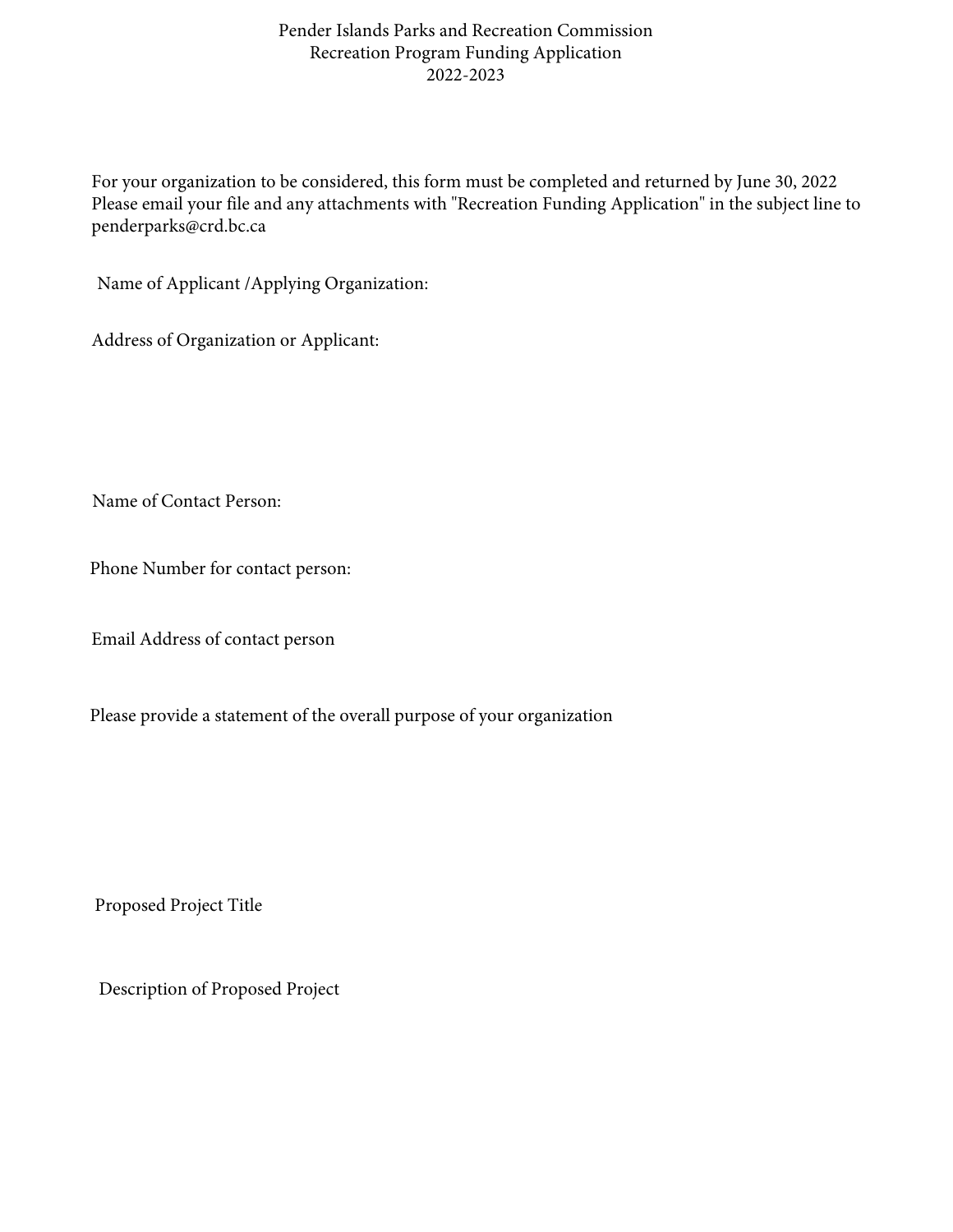Age of Participants (Select as many as apply) Infants Children under 12 Youth 12-20 Young Adults <35 Adults 36-60 Adults 61-80 Adults >80

Is the program continuing or one time only?

Continuing One time

How will you acknowledge the CRD funding that you have received (This is a requirement that you agree to upon accepting the grant)

How much are you requesting?

Do you have any other sources of funding?

Please outline your budget or email a budget to penderparks@crd.bc.ca with your name of the name of your organization/name clearly indicated.